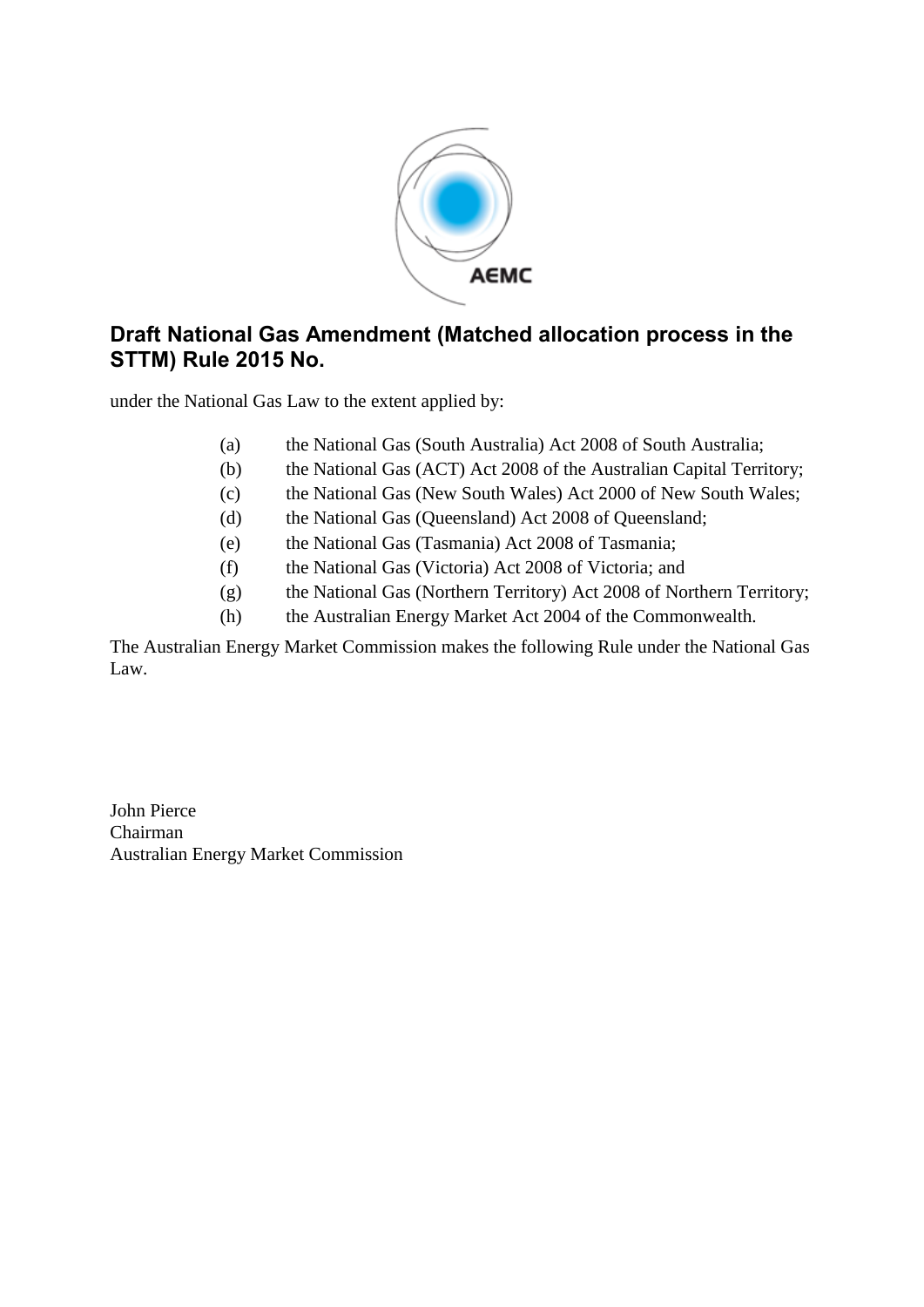## **Draft National Gas Amendment (Matched allocation process in the STTM) Rule 2015 No.**

## **1 Title of Rule**

This Rule is the Draft *National Gas Amendment (Matched allocation process in the STTM) Rule 2015 No.*

# **2 Commencement**

This Rule commences operation on [COMMENCEMENT\_DATE].

# <span id="page-1-0"></span>**3 Amendment of the National Gas Rules**

The National Gas Rules are amended as set out in [Schedule 1.](#page-2-0)

### <span id="page-1-1"></span>**4 Savings and Transitional Amendments to the National Gas Rules**

The National Gas Rules are amended as set out in [Schedule 2.](#page-6-0)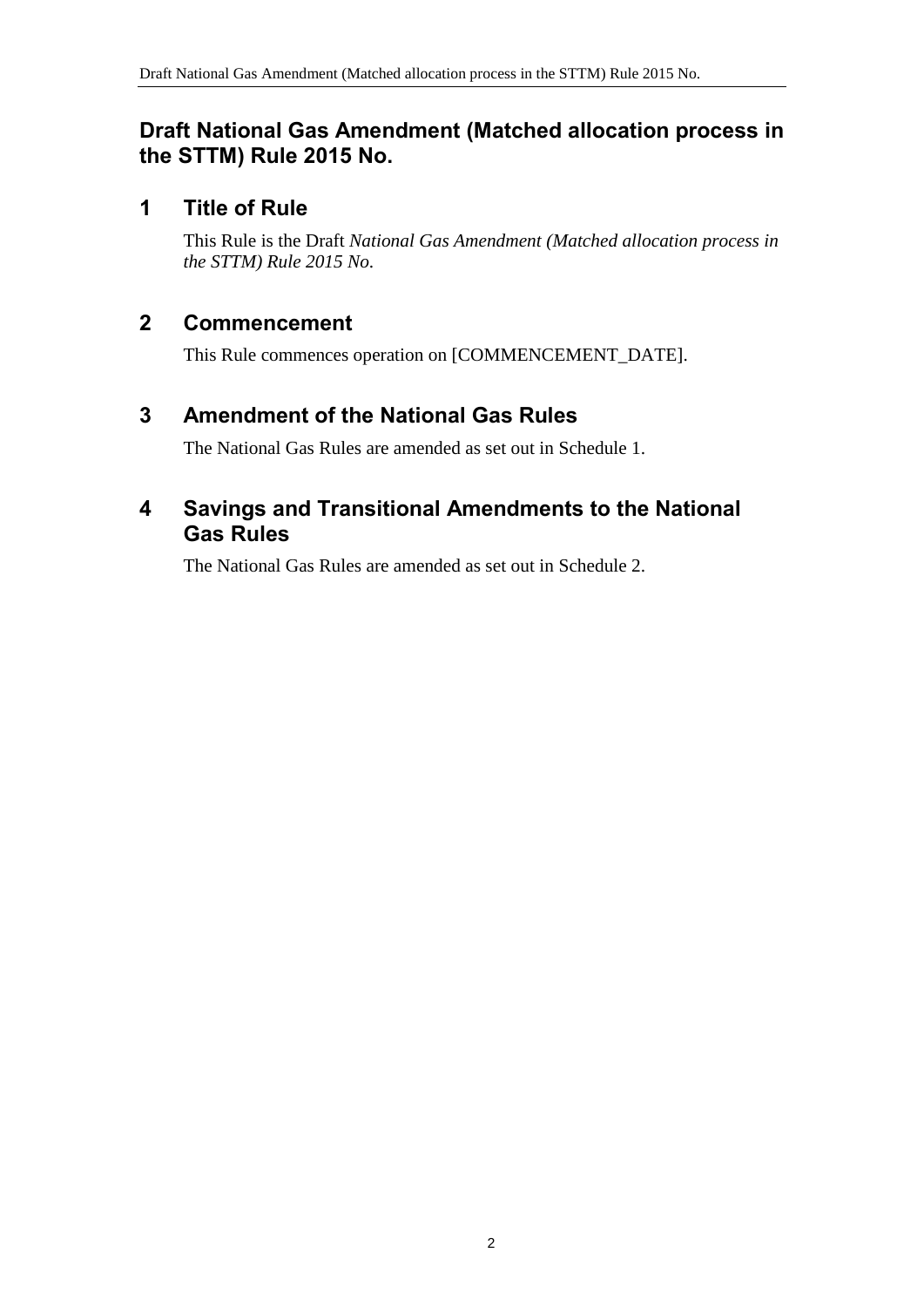### <span id="page-2-0"></span>**Schedule 1 Amendment to the National Gas Rules**

[\(Clause](#page-1-0) 3)

# **[1] Rule 364 Definitions**

In rule 364, insert the following definitions in alphabetical order:

**Jemena** means Jemena Gas Networks (NSW) Limited (ABN 87 003 004 322) or its successor as the STTM distributor for the STTM distribution system at the Sydney hub.

**matched allocation quantity** means a quantity of natural gas allocated in respect of a gas day in accordance with a registered matched allocation agreement:

- (a) to a contract holder for a facility service for the delivery of natural gas to the Sydney hub, being a quantity that is matched with an equal quantity allocated to:
	- (i) a contract holder for a distribution service for the withdrawal of gas from the Sydney hub; or
	- (ii) the STTM distributor for the Sydney hub; or
- $(b)$  to:
	- (i) a contract holder for a distribution service for the withdrawal of natural gas from the Sydney hub; or
	- (ii) the STTM distributor for the Sydney hub,

being a quantity that is matched with an equal quantity allocated to a contract holder for a facility service for the delivery of natural gas to the Sydney hub.

#### **Note**

To the extent that a quantity of natural gas is supplied to or withdrawn from a hub for the purposes of a registered matched allocation agreement, but is not matched as indicated in this definition, it will not be a matched allocation quantity and must therefore be supplied through the STTM.

**matched allocation agreement** means an agreement between Jemena, one or more STTM pipeline operators and one or more STTM Shippers providing for the matched allocation of quantities of natural gas purchased by Jemena to meet the operational requirements for its STTM distribution system at the Sydney hub.

# **[2] Rule 372 Sydney hub**

In rule 372, omit "Jemena Gas Networks (NSW) Ltd (ACN 003 004 322)" and substitute "Jemena".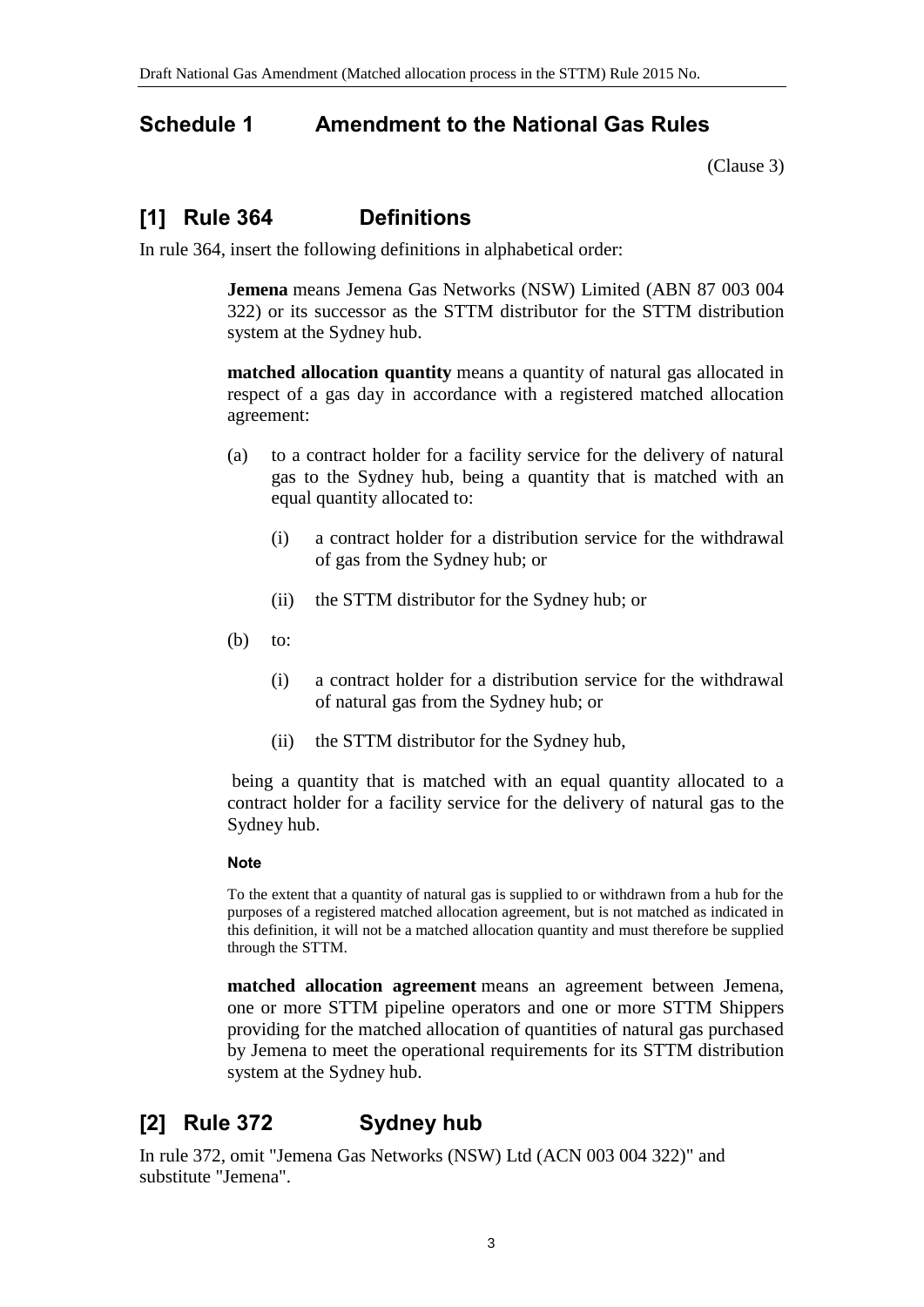# **[3] New Rule 500A Matched allocation agreements**

After rule 500, insert:

### **Division 14 Matched allocation agreements**

### **500A Matched allocation agreements**

- (1) In respect of any matched allocation agreement that the parties wish to be registered under this rule, Jemena must give to AEMO a copy of the matched allocation agreement as soon as practicable after that agreement is entered into.
- (2) If required by AEMO, any party to a matched allocation agreement given to AEMO under subrule (1) must give to AEMO any additional information AEMO reasonably requires to satisfy itself that:
	- (a) the matched allocation agreement provides for an agreed or determinable quantity of natural gas withdrawn from the Sydney hub to be exactly matched with a quantity allocated to one or more facility services, without applying the allocation methodology that is generally applicable to the relevant STTM pipeline or STTM distribution system; and
	- (b) any quantity that is:
		- (i) withdrawn from the Sydney hub for the purposes of the agreement in excess of the quantity allocated under subrule (a); or
		- (ii) supplied to the Sydney hub for the purposes of the agreement in excess of the quantity withdrawn under that agreement,

will be allocated to relevant trading rights of the parties in accordance with Division 7, and will not materially affect the allocation of quantities to other Trading Participants.

(3) A registered matched allocation agreement must not be amended or its term extended (whether or not that extension is contemplated in the agreement) without the prior approval of AEMO.

#### **Note**

AEMC intends to recommend to the COAG Energy Council that this subrule is classified as a conduct provision under the National Gas (South Australia) Regulations.

- (4) If AEMO is satisfied that:
	- (a) a matched allocation agreement given to it under subrule (1); or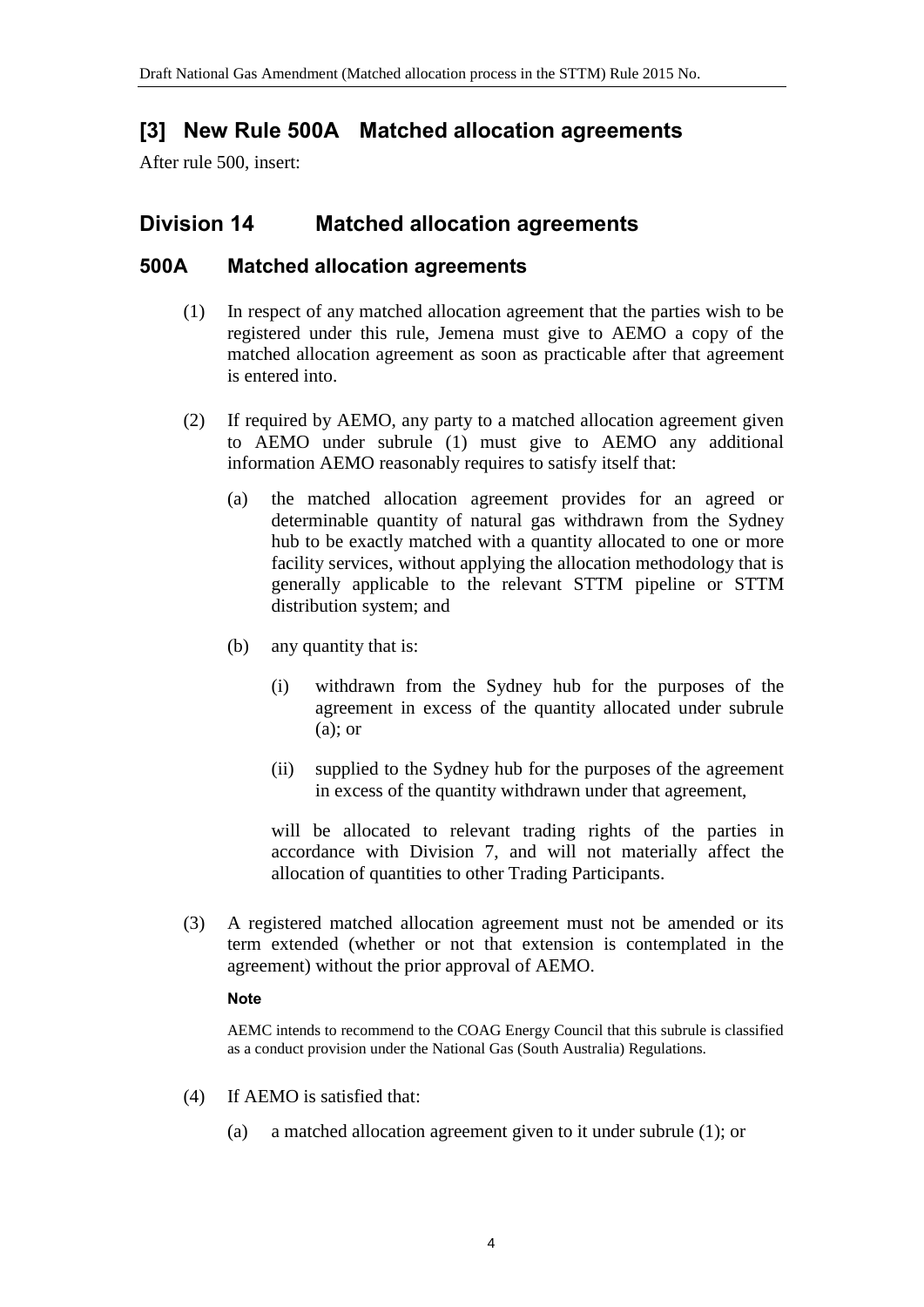(b) a proposed amendment or extension of a registered matched allocation agreement,

meets the requirements in subrule (2), AEMO must register the matched allocation agreement, or approve the amendment or extension, as applicable.

#### **Note**

A quantity of natural gas supplied to or withdrawn from a hub cannot be treated as a matched allocation quantity unless the matched allocation agreement is registered by AEMO.

- (5) For the purpose of section 91BRD of the NGL, Jemena is exempted from registration under Part 15A in respect of its withdrawal of matched allocation quantities under a registered matched allocation agreement.
- (6) AEMO may revoke the registration of a registered matched allocation agreement if at any time:
	- (a) a party to that registered matched allocation agreement does not comply with a provision of this rule 500A; or
	- (b) AEMO determines that the registered matched allocation agreement no longer meets the requirements of subrule (2).
- (7) If a registered matched allocation agreement is terminated in accordance with its terms, the registration of that agreement expires automatically.

#### **500B Exclusion of matched allocation quantities**

- (1) Despite anything in rule 406, a Trading Participant is not required to include an expected matched allocation quantity in any ex ante offer, ex ante bid or price taker bid.
- (2) An STTM facility operator must exclude from a quantity notified to AEMO under rule 414(1) for a gas day, any matched allocation quantity that the STTM facility operator expects to be supplied to the Sydney hub using the STTM facility on that gas day.
- (3) An STTM pipeline operator that is a party to a registered matched allocation agreement must ensure that the allocation agent does not include any matched allocation quantity in an STTM facility allocation for the relevant STTM pipeline.
- (4) If requested by AEMO, an STTM facility operator must provide a report to AEMO of the matched allocation quantities used under subrule (2) on a gas day or range of gas days.
- (5) Within 30 business days after the end of each calendar quarter, each allocation agent referred to in subrule (3) must provide a report to AEMO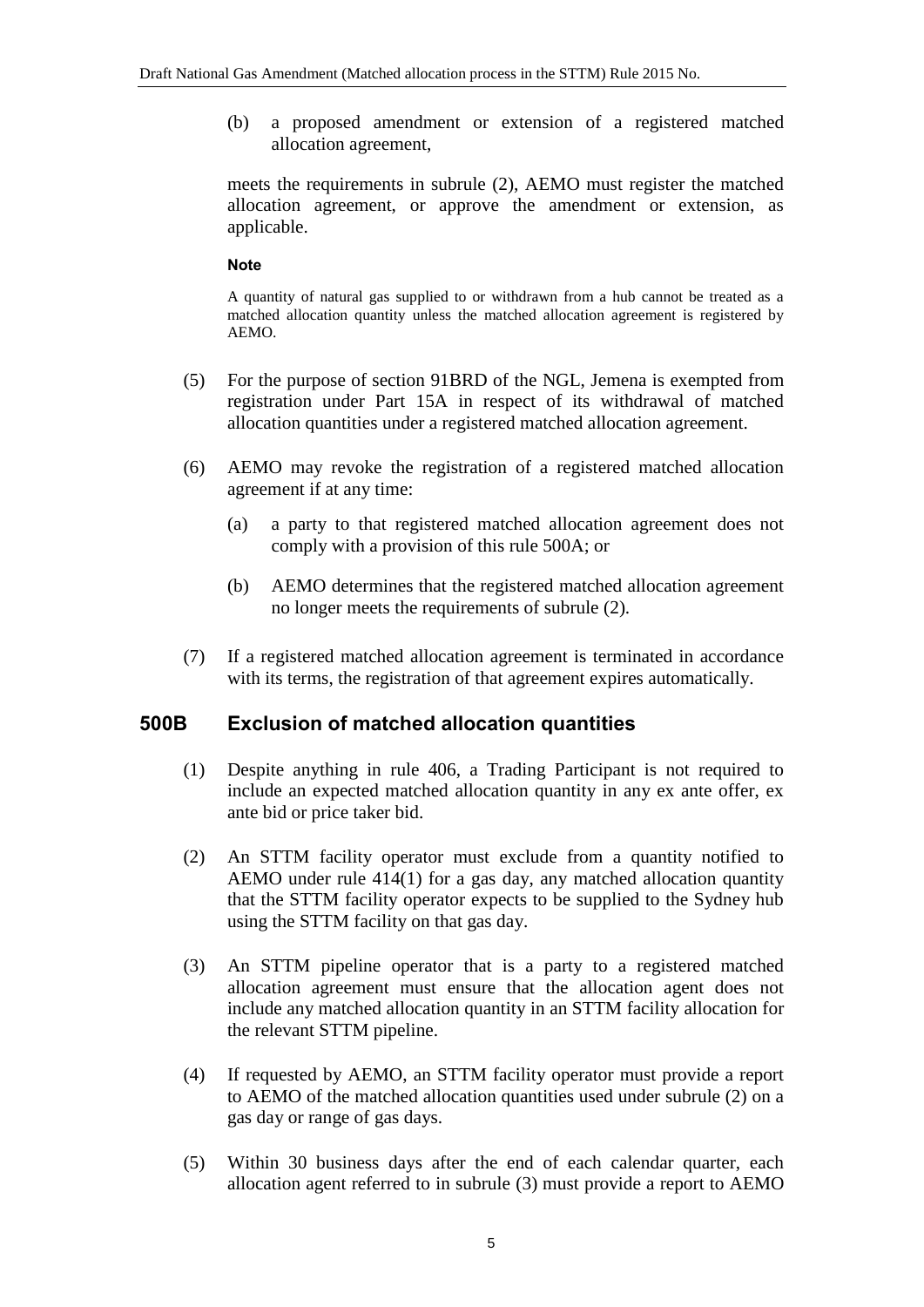of the matched allocation quantities determined for the relevant STTM pipeline on each gas day during that quarter.